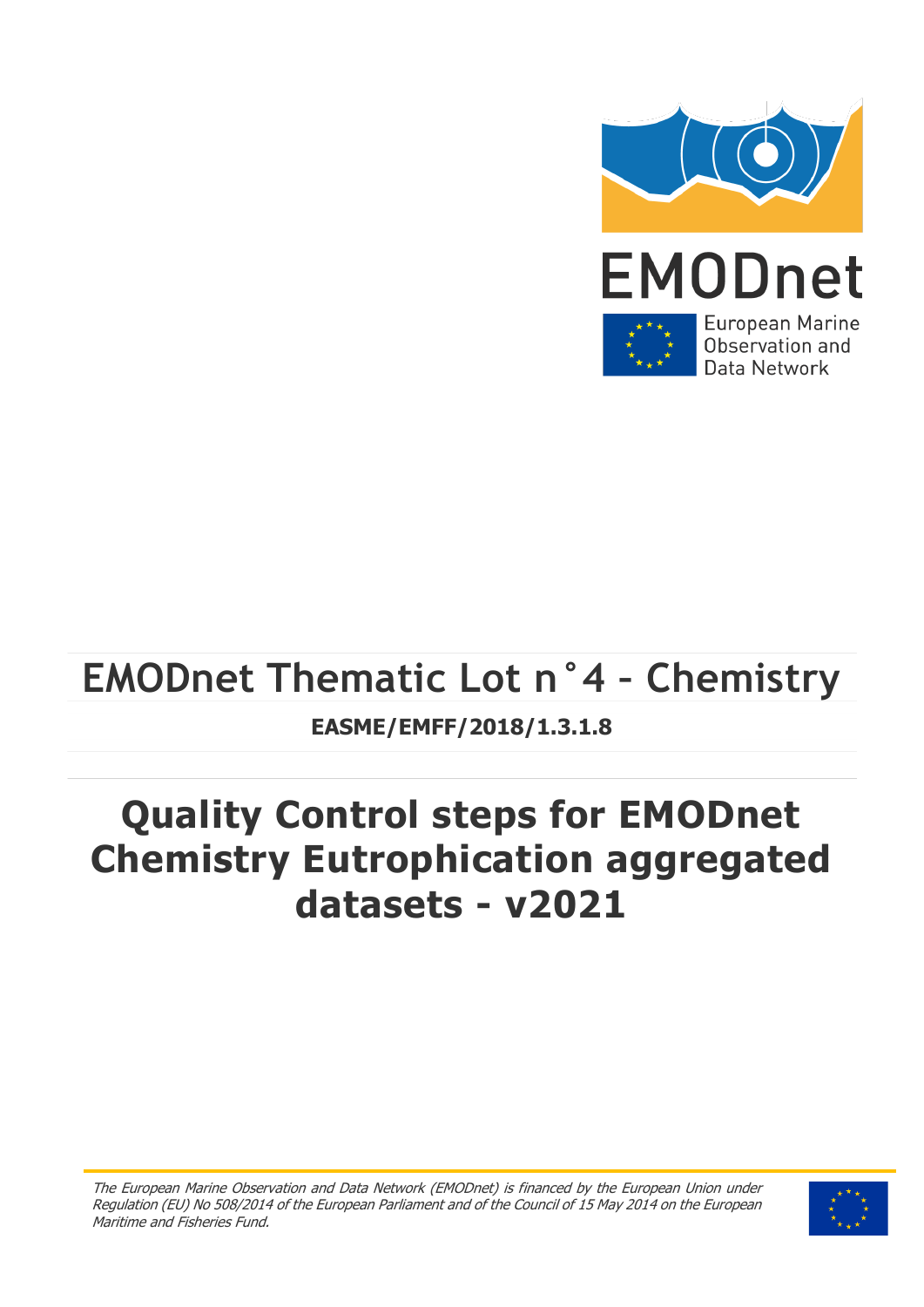

### **Contents**

#### **Disclaimer**

The information and views set out in this report are those of the author(s) and do not necessarily reflect the official opinion of the EASME or of the European Commission. Neither the EASME, nor the European Commission, guarantee the accuracy of the data included in this study. Neither the EASME, the European Commission nor any person acting on the EASME's or on the European Commission's behalf may be held responsible for the use which may be made of the information.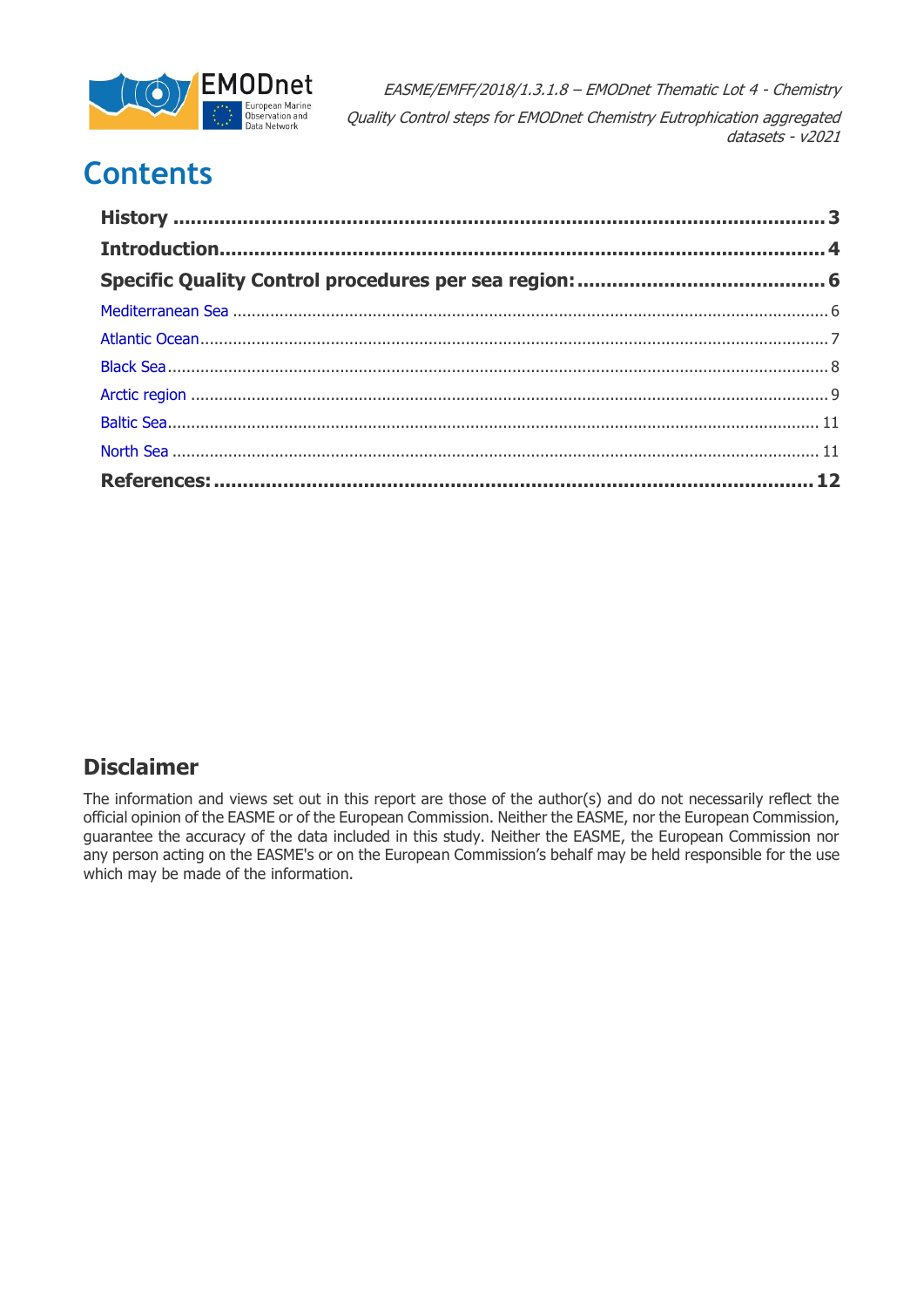

## <span id="page-2-0"></span>**History**

| <b>Authors</b>                                                                                                                                                              | <b>Date</b> | <b>Comments</b> | <b>Version</b> |
|-----------------------------------------------------------------------------------------------------------------------------------------------------------------------------|-------------|-----------------|----------------|
| L. Buga, G. Sarbu, L. Fryberg, K.<br>Wesslander, J. Gatti, S. Iona, M.<br>Tsompanou, M. M. Larsen, A.K. 10/03/2021<br>Østrem, M. Lipizer, M.E. Molina Jack,<br>A. Giorgetti |             | Creation        |                |

#### **How to cite this document:**

L. Buga, G. Sarbu, L. Fryberg, K. Wesslander, J. Gatti, S. Iona, M. Tsompanou, M. M. Larsen, A.K. Østrem, M. Lipizer, M.E. Molina Jack, A. Giorgetti, 2021 Quality Control steps for EMODnet Chemistry Eutrophication aggregated datasets - v2021, 10/03/2021, 13 pages, 10.6092/4e85717a-a2c9-454d-ba0d-30b89f742713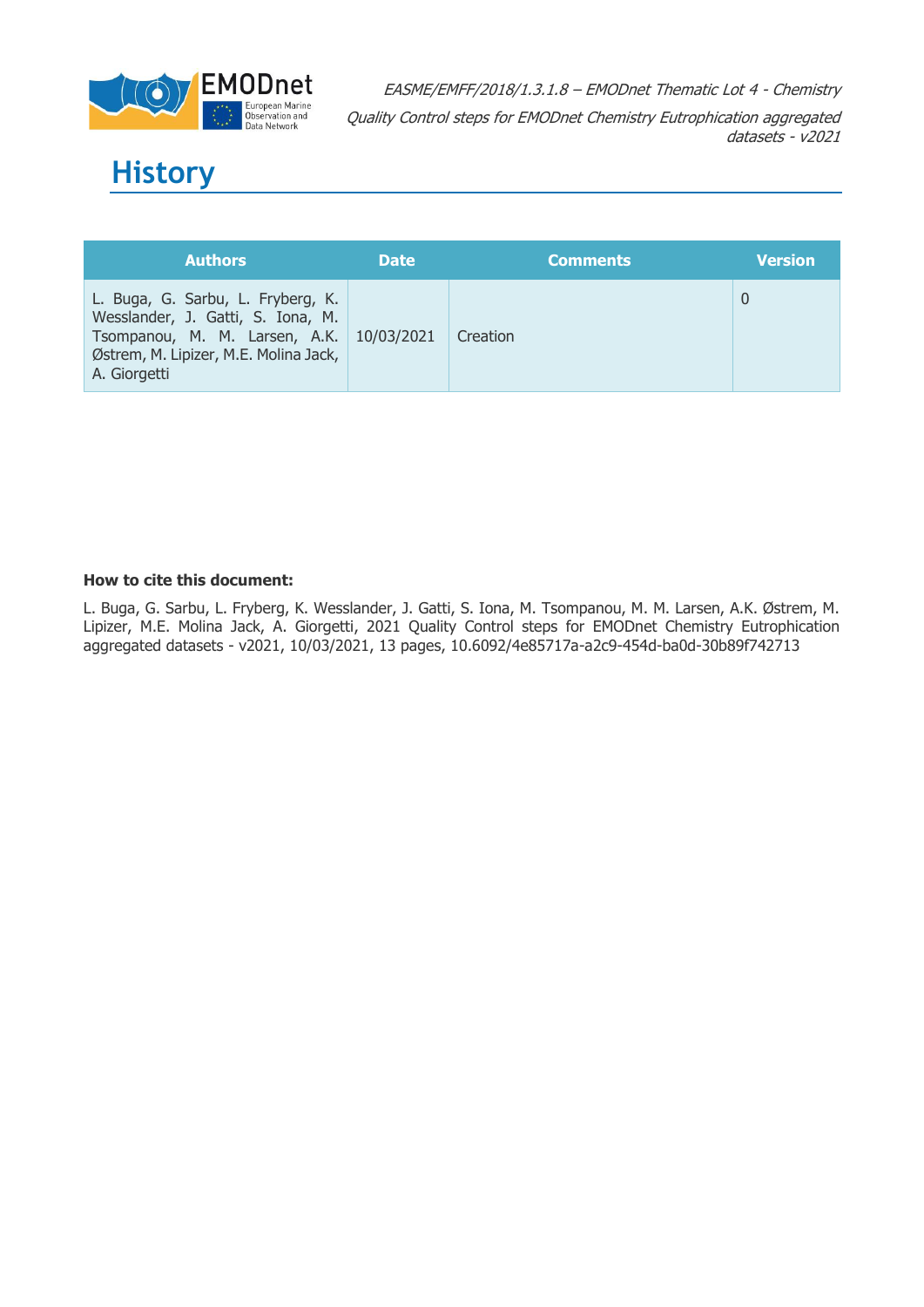

### <span id="page-3-0"></span>**Introduction**

This document describes Quality Control steps procedure adopted to obtain the 2021 release of the standardised, harmonised and validated data collections concerning eutrophication (nutrients, chlorophyll and oxygen) per sea region (Mediterranean Sea, Black Sea, Arctic Region, Baltic Sea, Greater North Sea and North East Atlantic Ocean).

All data entering EMODnet Chemistry are managed according to standard protocols developed in the framework of the European consolidated SeaDataNet marine data infrastructure (https://www.seadatanet.org), and undergo a commonly agreed metadata and data validation process (Giorgetti et al., 2020).

An automatic Robot Harvester, properly configured with predefined criteria of geographical and temporal coverage and parameters, is adopted to retrieve specific data sets from distributed data centers to obtain data collections per sea region from the heterogeneous datasets originating from multiple institutions. Two types of data are available:

- vertical profiles (VP) for data that have been collected roughly at the same time and location for several consecutive vertical depths,
- time series (TS) for data collected at the same location and depth but repeated in time.

The resulting collections are **aggregated**, **harmonized** and **validated** by regional experts using ODV software and following a commonly agreed methodology, compiled in discussion with the wider international community (e.g. IOC/IODE, ICES and JCOMM, SeaDataNet Data Quality Control Procedures). As a result, quality flags are assigned to all data according to a standard scale (SeaDataNet measurand qualifier flags, L20 vocabulary, [https://vocab.seadatanet.org/v\\_bodc\\_vocab\\_v2/search.asp?lib=L20\)](https://vocab.seadatanet.org/v_bodc_vocab_v2/search.asp?lib=L20). In case of data quality flag modifications, those are reported to data originators in order to validate the modification request and revise and correct original datasets (Fig. 1).

**Parameter aggregation** is carried out at Regional Sea scale by means of a dedicated vocabulary (P35 vocabulary: EMODnet Chemistry aggregated parameter names) implemented to combine various P01 terms associated to a same substance (e.g. nitrate in seawater) but measured with different protocols or expressed with different measurement units, into a unified aggregated term with a uniquely identified standard unit. In particular, **harmonization** consists in the conversion to standard units agreed within the EMODnet Chemistry scientific community. The ODV software (Schlitzer, 2020) has a built-in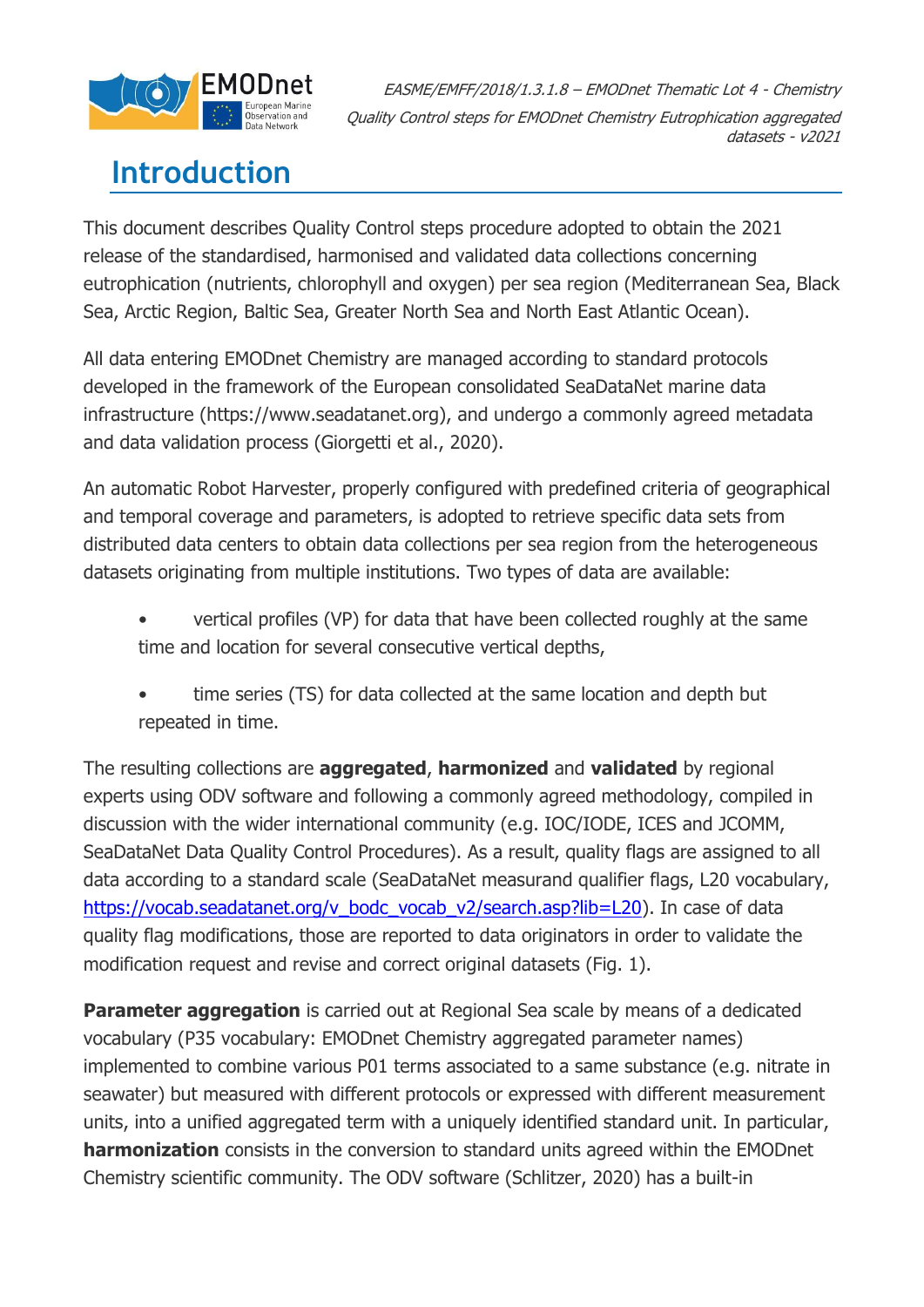

aggregation procedure, making use of the P35 vocabulary and also applying a number of business rules, such as for averaging and possible unit conversions. The information related to the specific parameters (as described by the P01 vocabulary) is available as metadata, together with details about the acquisition instrument, if provided by data originators. **Data validation**, or Quality Control, is done according to the steps described in the following section (Specific Quality Control procedures per sea region).



#### Data collection

**Fig. 1** The loop implemented within EMODnet Chemistry for data quality control, assures continuous data quality upgrade (from Giorgetti et al, 2020, modified).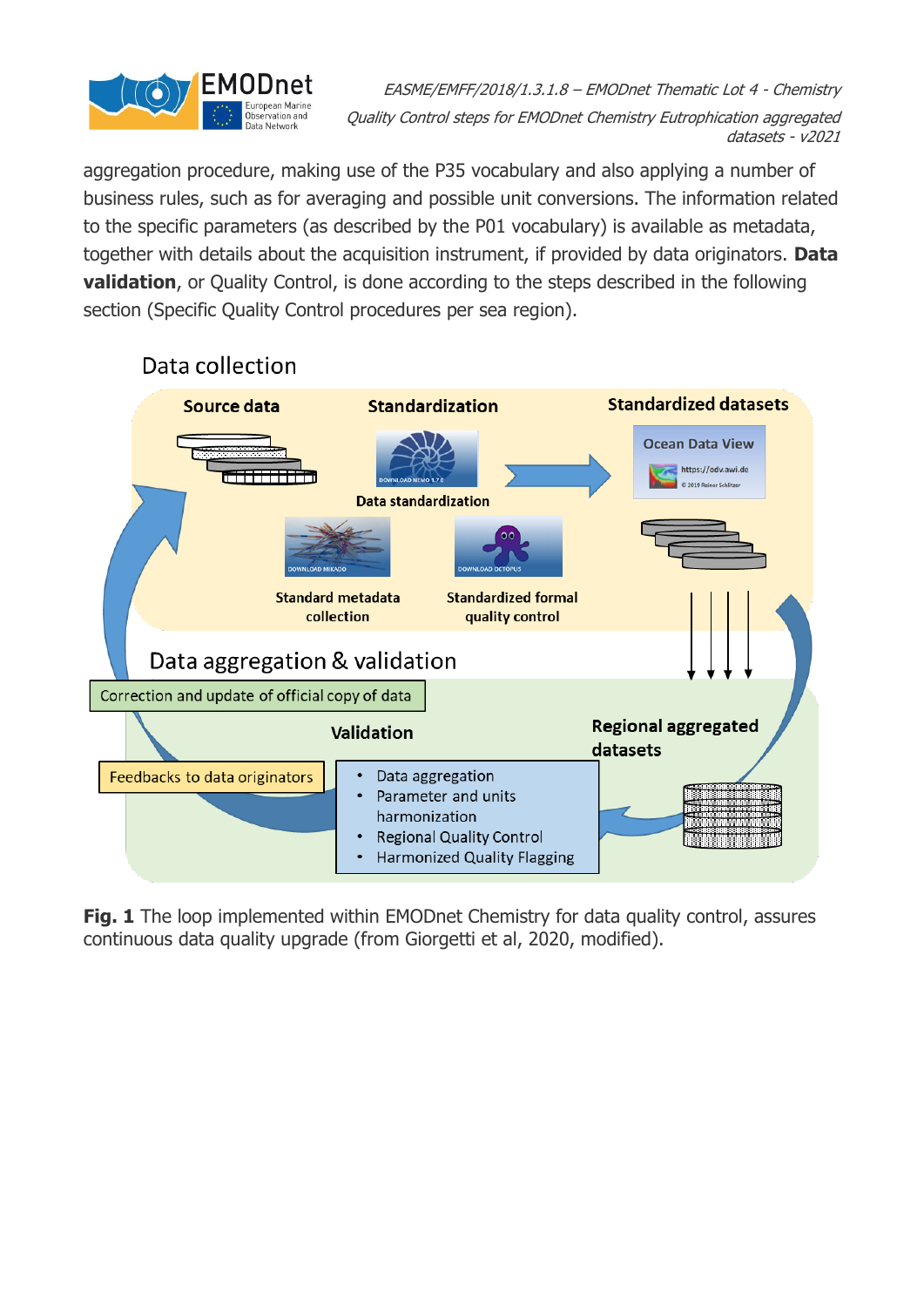

## <span id="page-5-0"></span>**Specific Quality Control procedures per sea region:**

### <span id="page-5-1"></span>**Mediterranean Sea**

Import ODV txt files and create one collection for profiles and one for time series.

● Correct the ODV.txt files which are not imported because of a format error for empty lines.

- Import the corrected ODV.txt files
- Make the aggregation of the collections.
- Correct some stations with primary variable pressure in meters.
- Erase the P35 which are not contained in the collections from the first harvest.

Exclude the stations outside the Mediterranean according to the new boundaries with the Atlantic (5° 55' W) and send them to the regional leader of the area.

- Delete stations with Temperature and Salinity data only.
- Delete stations with no metadata.
- For negative values, change the QF from any value to  $QF=4$ .
- For default values such as 9999 or 999.999, change the QF from any value to  $OF=4.$

For extreme values out of "broad range", change the QC flags from  $QF=1$  or QF=0 to QF=4. If outliers lie close to the "broad range" limits, change the QC flags from QF=1 or QF=0 to QF=3.

● For values equal to 0 change their flags from QF=0 or QF=1 to QF=6. In some cases that these values equal to 0 is obvious that are not values below detection limit the flag changed to QF=4.

- Constant profiles flagged to  $QF=4$ .
- Spikes detection and flag change from QF=0 or QF=1 to QF=3.
- "Good" profiles with  $QF=0$  changed to  $QF=1$ .

Keep the QF=0 for DO and DO saturation from EDMO 120, as in the previous fase of EMODnet III.

Identify cases where N02>N03 and flag them. The check consists of the following steps:

Calculate the derived variable "N03 – NO2" and find negative values.

o When the flag of NO3 and NO2 is QF=1, change both NO3 and NO2 flags to QF=3.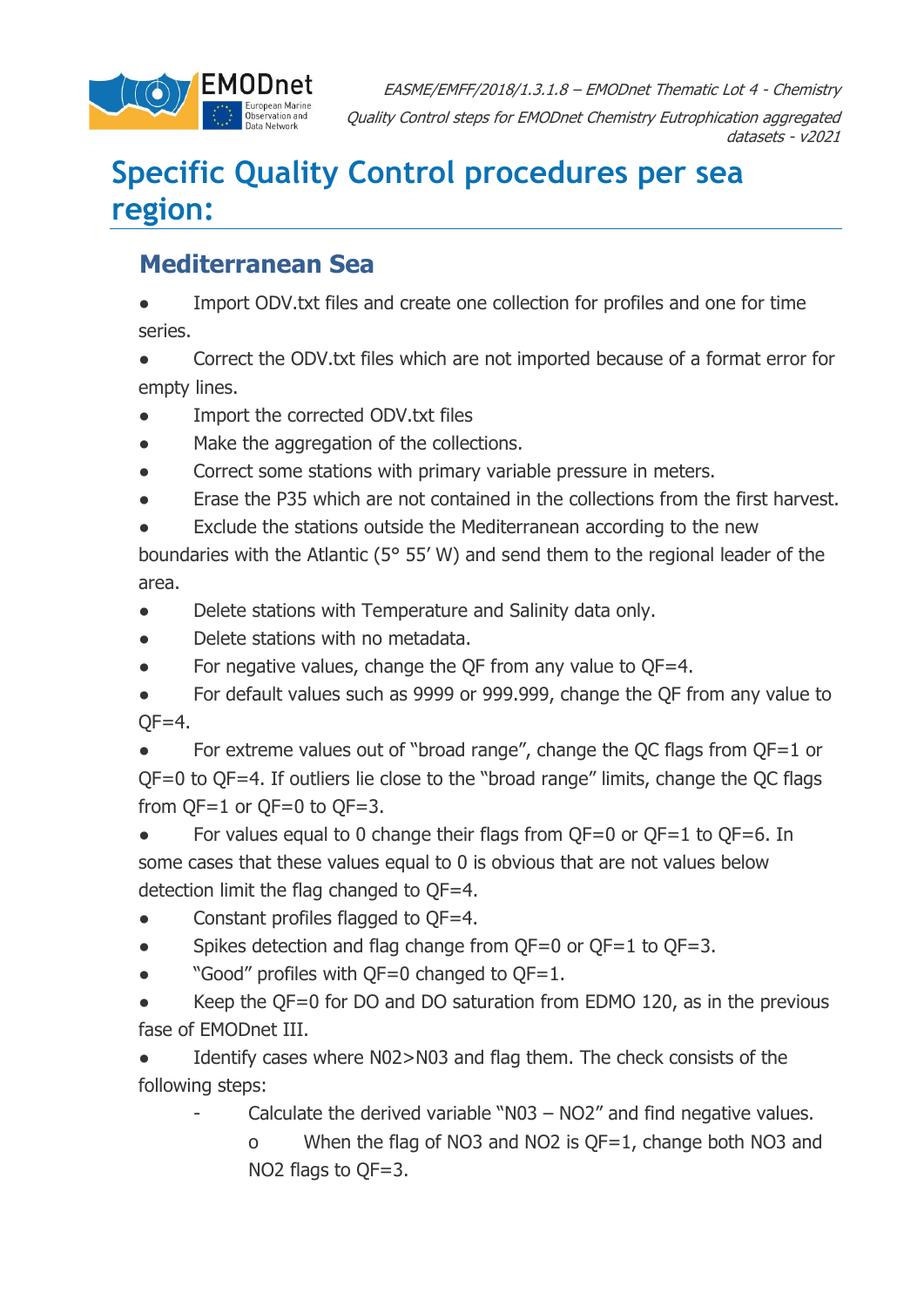

o When the flag of NO3, NO2 is QF=6, keep both NO3 and NO2 flags to OF=6.

o When the flag of NO3 is QF=6 and NO2 is QF=1, change the NO2 flag to QF=3.

o When the flag of NO3 is QF=1 and NO2 is QF=6, change the NO3 flag to  $OF=6$ 

Identify cases where NO3 plus NO2<NO3 and flag them. The check consists of the following steps:

Calculate derived variable N03 plus NO2 – NO3 and find negative values.

o When the flag of NO3 plus NO2 and NO3 is QF=1, change both NO3 plus NO2 and NO3 flags to QF=3.

o When the flag of NO3 plus NO2 is  $OF=6$  and NO3 is  $OF=1$ , change the NO3 flags to QF=3.

We change the  $QF=0$  for EDMO 120 in oxygen concentration, and oxygen saturation according to the instructions of the provider not only in the collection with new and updated data but also in the collection with the old data.

Calculate aggregated DIN and find the values equal to 0. Change these flags from  $OF=1$  to  $OF=6$ .

Merge the collection with the old data with the collection with new and updated data.

**Elimination of duplicates stations** 

#### <span id="page-6-0"></span>**Atlantic Ocean**

Import ODV.txt files and create one collection for profiles and one for time series

Exclude trajectory data outside the NE Atlantic domain from the profiles collection.

• Run the P35 aggregation using the Best-Of ODV algorithm.

● Merge the ocean pressure and the ocean depth collections into one depth collection for profiles using Depth/Pressure conversion

- Delete stations with Temperature and Salinity data only.
- Delete stations with no metadata.
- Delete duplicates stations.
- Correct latitude and longitude of stations on land.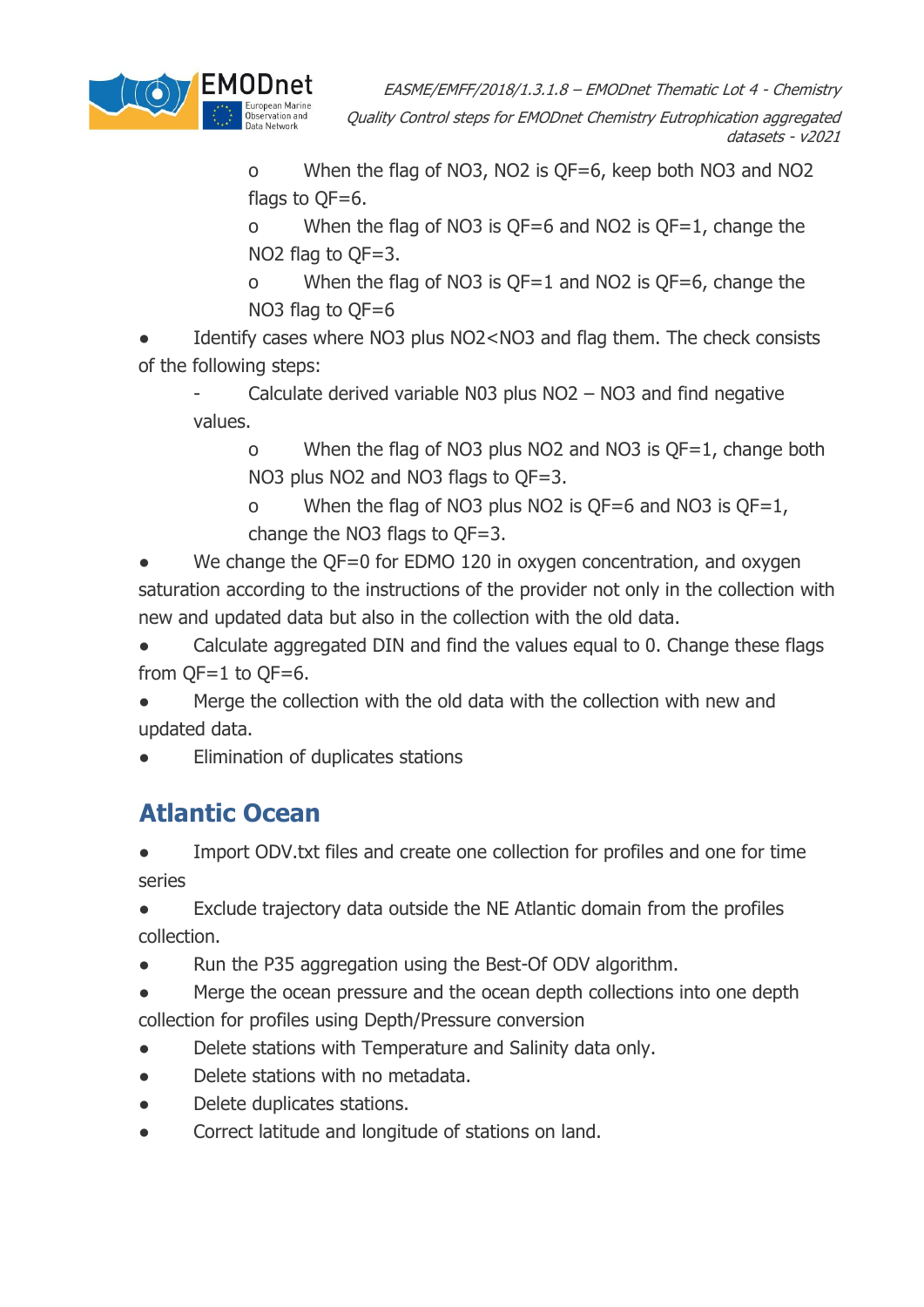

Delete NRT Argo floats/profiles. They are considered as "wrong" profiles because they are profiles in Near Real Time (NRT) not adjusted and/or not validated.

For negative values, change the QF from any value to  $QF=4$  or  $QF=3$  when data come from an uncalibrated instrument.

For default values such as 9999 or 999.999, delete the data and change the QF to QF=9.

● For values equal to 0 change their flags from QF=0 or QF=1 to QF=6. Except for zero values from Russian data (EDMO 681) changed to QF=4 (historic data, impossible to know automatically if the zero values are wrong encoded missing value or LOD).

● For extreme values out of "broad range" , change the QC flags from QF=1 or QF=0 to QF=4. If outliers lie close to the "broad range" limits, change the QC flags from QF=1 or QF=0 to QF=3.

• Spikes detection and for only obvious flag change from QF=0 or QF=1 to  $OF=3.$ 

- "Good" profiles with  $OF=0$  changed to  $OF=1$ .
- Calculate aggregated DIN.

Check for nutrients the ratios OP:TP and DIN:TN>110%. After inspection of the profiles, change the flag of the outlier parameter to QF=3 or change the flags of all the parameters associated (for DIN: Nitrate, Nitrite and Ammonium) if no obvious outlier parameter.

Checks for oxygen supersaturation in surface open waters: the upper limit is capped at 115% saturation above 150 m, 130% above 100 m, and 150% above 10 m depth. Values above these upper limits are flagged as bad data (QF=4).

#### <span id="page-7-0"></span>**Black Sea**

Import ODV files from the 2nd harvest (new and updated) in ODV. It results in 2 collections: ocean depth profiles.odv and ocean pressure profiles.odv

- Merge the two collections and then aggregate the merged collection.
- Delete stations with Temperature and Salinity data only.
- Delete stations with no metadata.
- Delete duplicates stations.
- Delete stations on land.

Delete stations with obvious wrong P06 (all data are far outside the range) if the stations are from the same cruise.

For negative values (including depth), change the OF from any value to  $OF=4$ (if not already)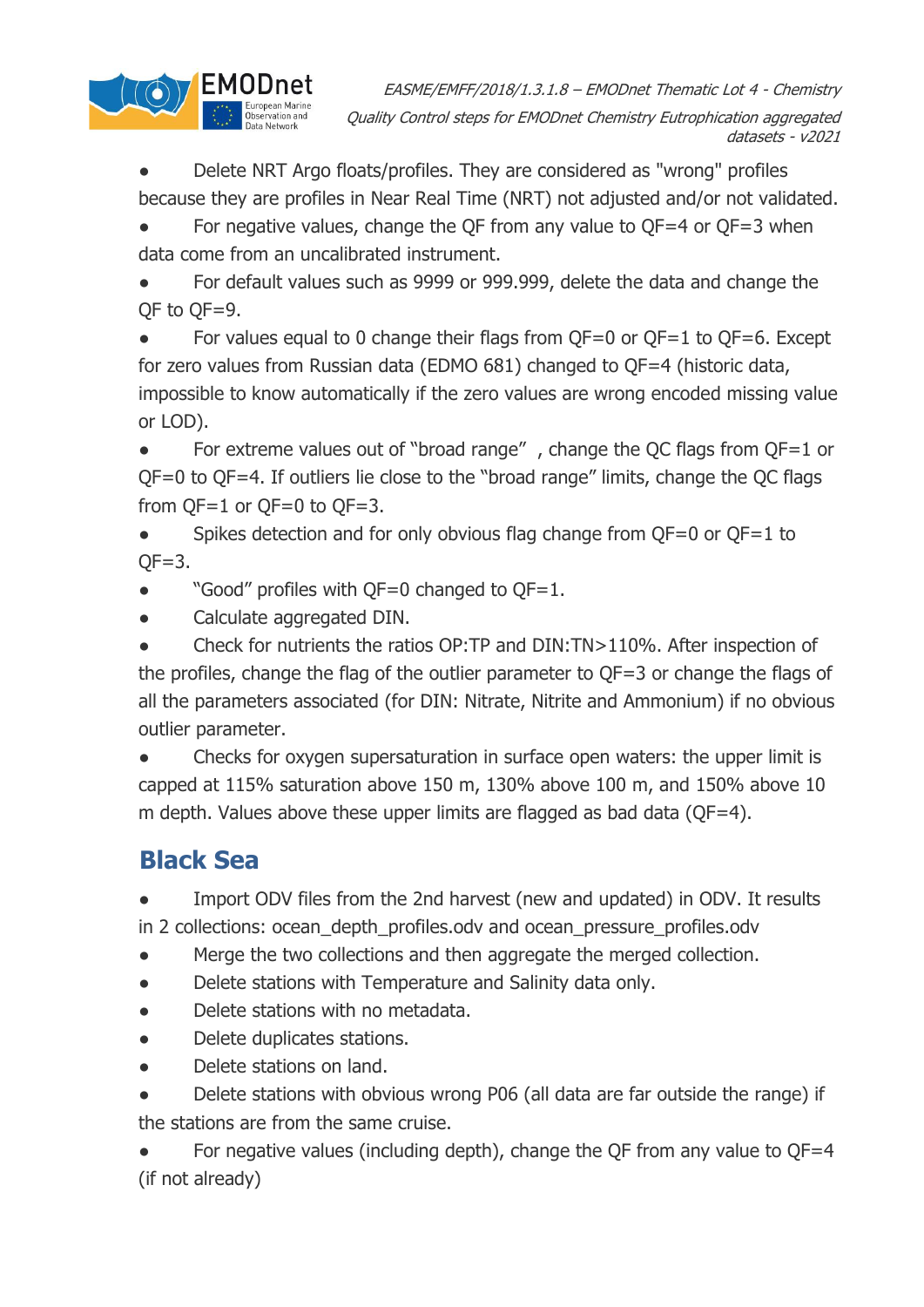

For values equal to 0 change their flags from  $QF=$ any to  $QF=6$ . In the cases when the values=0 were obvious not under detection limit, change the QF to QF=4.

For extreme values out of "broad range", change the QC flags to  $QF=4$  (if not already)

Spikes detection and for, only obvious wrong data, change the QF to QF=4 or QF=3 (if not already).

- Change the OF of stuck data to  $OF=4$ .
- Change the QF for two or more identical consecutive depth values to  $QF=4$ .
- "Good" profiles with  $QF=0$  changed to  $QF=1$  or  $QF=2$ .

Identify cases where N02>N03 and flag them. The check consists of the following steps:

- o >> Calculate derived variable "NO3/NO2".
	- If 0<NO3/NO2<=1, change the QF for both NO3 and NO2 to QF=3

Identify cases where PO4>TP and flag them. The check consists of the following steps:

- o >> Calculate derived variable "TP/PO4".
	- If 0<TP/PO4<=1, change the QF for both TP and PO4 to QF=3

Calculate aggregated DIN and find the values equal to 0. Change these flags from  $OF=1$  to  $OF=6$ .

Identify cases where DIN>TN and flag them. The check consists of the following steps:

o >> Calculate derived variable TN/ DIN

If  $0 <$  TN/ DIN  $\le$  = 1 and QF=1 for DIN, change the QF of TN to QF=3

- Merge the collection with the 1st harvest aggregated collection.
- Delete new duplicated stations
- Checks for oxygen supersaturation in surface open waters: the upper limit is capped at 115% saturation above 150 m, 130% above 100 m, and 150% above 10 m depth. No values above these upper limits were found

#### ⮚ **Issue reports with results of all above steps, separately for each data originator (according to EDMO code) and send them by email.**

### <span id="page-8-0"></span>**Arctic region**

Import new+updated ODV text files in ODV, creating 2 collections: ocean depth profiles and ocean pressure profiles.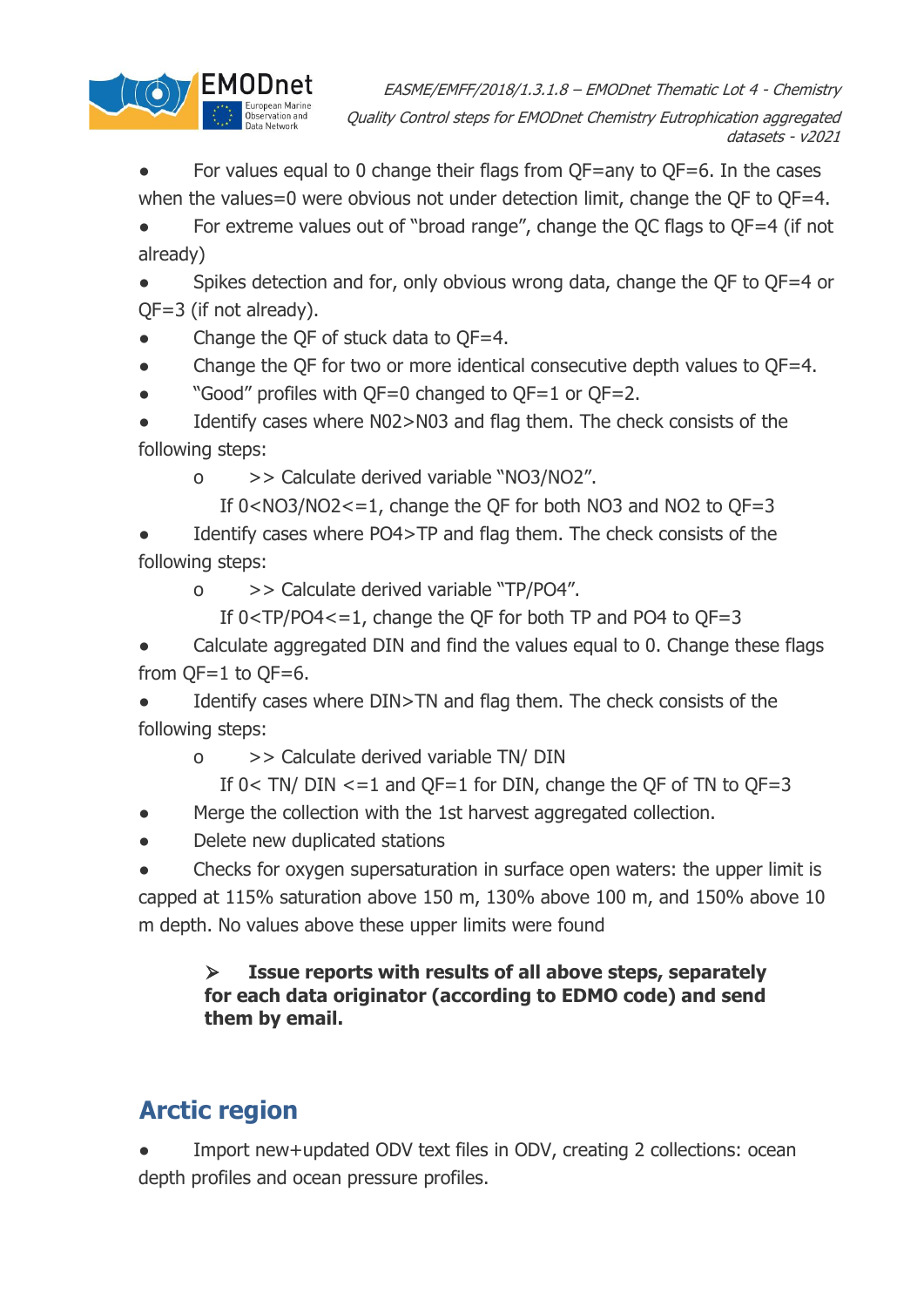

- Merge the two collections to create one vertical profiles collection
- Delete profiles outside the defined region (south of 62 N)
- Aggregate the variables
- Delete variables that don't belong in the eutrophication collection (not aggregated, metals, particulate)
- Delete stations with Temperature and Salinity data only
- Check for duplicates (none found)
- Correct latitude and longitude of stations on land
- Some wrong bottom depths have been corrected
- For values outside broad range limits, flags were changed from  $QF = 0$ , 1 or
- 2, to QF=3 or QF=4. (Some partners have used QF=2 for bad data)

Default values (-10, -9.98) with  $QF = 0$  or 1 were deleted, and flags changed to QF=9

- Negative values (except negative temperatures) were flagged with  $QF=4$
- "Good" profiles with  $OF=0$  were changed to  $OF=1$

● Zero values were flagged with OF=4 if outside broad range limits. In upper layers where values could be below LOD, flags are changed to QF=6

- Values below LOD were flagged with QF=6 when LOD was provided by data originator
- Visual checks flags changed to  $QF=4$  for the whole profile in case of
	- o Decimal point errors values 10 times higher or lower than normal
	- o Bad profiles, mainly in dissolved oxygen concentration
- Check if ratio OP:TP  $> 110\%$ . Flags were changed to QF=3 for both parameters if no obvious outlier parameter (very little TP data, difficult to decide which one is wrong)
- $\bullet$  Spikes flagged with  $\mathsf{QF} = 3$  or 4
- Constant profiles were flagged QF=4
- For uncalibrated chl-a data, flags were changed to  $QF=3$
- Calculated aggregated NO2+NO3 and DIN. For zero values, change flags from
- $OF=1$  to  $OF=6$
- Import the new+updated collection to the old collection
- Check for duplicates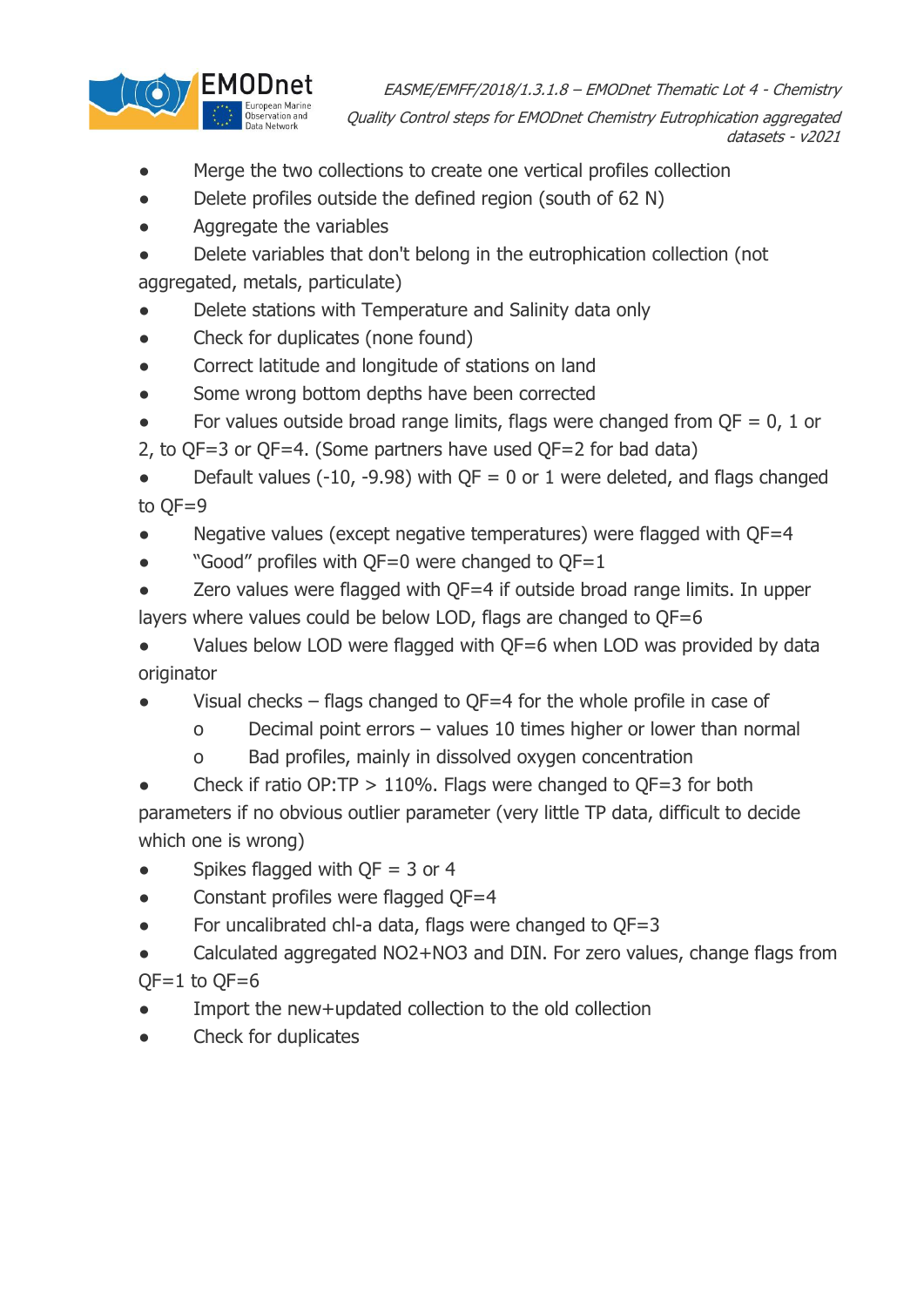

#### <span id="page-10-0"></span>**Baltic Sea**

Import the new and updated ODV.txt in ODV. This resulted following

collections: ocean\_depth\_profiles.odv, ocean\_minimum\_depth\_profiles.odv, ocean\_pressure\_profiles.odv and time\_series.odv

- Aggregate the collections and merge all 'profiles' collections to finally create one collection for profiles and one for timeseries.
- Delete stations with Temperature and Salinity data only.
- Delete stations with no metadata.
- Delete duplicates stations.
- Delete stations on land (1 in the Baltic Sea).
- Exclude stations (4 in the Baltic Sea) that do not contain the relevant data variables (parameters for nutrients or acidification).
- Remove empty variables.
- Remove variables that shall not be used in this product (such as for example Secchi depth, contaminants).

Negative values were flagged with  $QF=4$  except for oxygen that was flagged with QF=6 (if not obviously wrong).

- Values=0 (zero) and with  $OF=0$  or 1 were flagged with  $OF=6$  if not obviously wrong, if so the flag 4 was given instead.
- For extreme values out of "broad range", change the OC flags from  $OF=1$  or QF=0 to QF=4. If outliers lie close to the "broad range" limits, change the QC flags from QF=1 or QF=0 to QF=3.
- $\bullet$  Spikes detection and flag change from  $OF=0$  or  $OF=1$  to  $OF=3$ .
- Calculate aggregated DIN and find the values equal to 0. Change these flags from QF=1 to QF=6.
- Ratio of inorganic nutrients / total nutrients. After inspection of the profiles with ratio  $> 1$ , change the flag of the outlier parameter to  $OF=3$  or change the flags of all the parameters associated (for DIN: Nitrate, Nitrite and Ammonium) if no obvious outlier parameter.

Data with  $QF=0$  have been changed to  $QF=1$  if no other flag was assigned during the quality check.

### <span id="page-10-1"></span>**North Sea**

Import new and updated ODV.txt in ODV. This resulted in the following data collections: ocean\_depth\_profiles.odv, ocean\_minimum\_depth\_profiles.odv,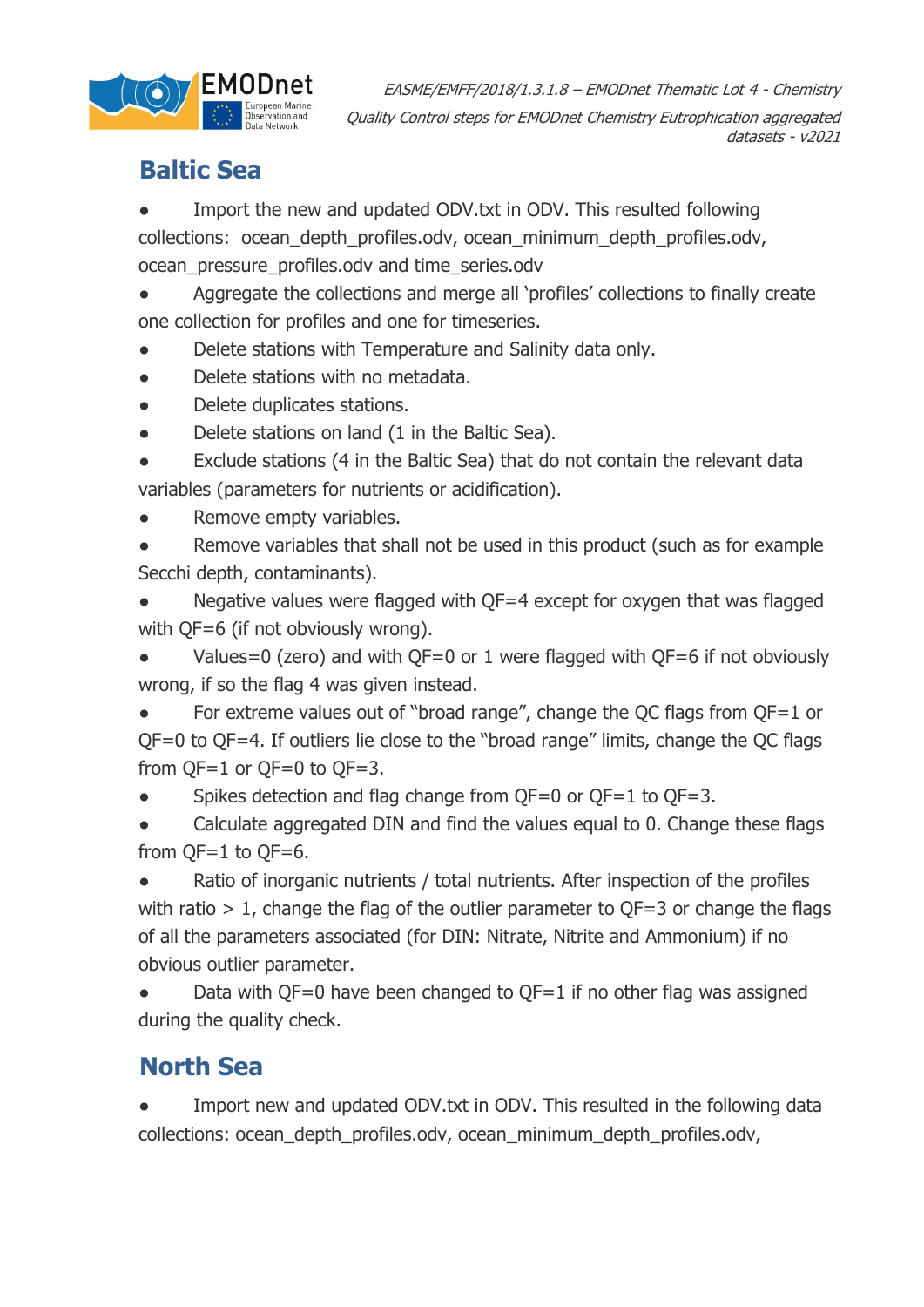

ocean\_pressure\_profiles.odv and time\_series.odv, sediment\_depth\_profiles and time\_series\_CJD.odv

Aggregate the collections and merge all 'profiles' collections except sediment\_depth\_profiles which did not contain nutrient data, to finally create one collection for profiles and one for time series.

- Delete stations with Temperature and Salinity data only.
- Delete stations with no metadata.
- No duplicate stations.
- No stations on land

Removed stations outside of the area, particularly transatlantic CTD tracks and stations in the Baltic Sea.

Exported to a new dataset containing only stations with relevant data (nutrients, oxygen, chlorophyll, pH and alkalinity), keeping salinity and temperature also.

Negative values were flagged with  $QF=6$  and values changed to 0

Values=0 (zero) and with  $OF=0$  or 1 were flagged with  $OF=6$  if not obviously wrong, if so the flag 4 was given instead.

For extreme values out of "broad range", change the QC flags from  $QF=1$  or QF=0 to QF=4. If outliers lie close to the "broad range" limits, change the QC flags from  $OF=1$  or  $OF=0$  to  $OF=3$ .

Calculate DIN based on aggregated values

Ratio of inorganic nutrients / total nutrients (DIN/TN, OP/TP). After inspection of the profiles with ratio  $> 1$ , change the flag of the outlier parameter to QF=3 or change the flags of all the parameters associated (for DIN: Nitrate, Nitrite and Ammonium) if no obvious outlier parameter.

Data with  $QF=0$  have been changed to  $QF=1$  if no other flag was assigned during the quality check.

Merged dataset with previous dataset and submitted merged set to Reiner Schlitzer for enrichment of previous dataset with newly introduced metadata fields. Rechecked ranges after merging of datasets.

Marked all oxygen for cruise 14715 as QF=2, they are probably a factor of 10 too low. The data provider will be asked to verify this.

### <span id="page-11-0"></span>**References:**

Fichaut Michele, Balopoulos Efstathios, Dooley Harry, Garcia-Fernandez Maria, Iona Athanasia, Jourdan Didier, Baudet Laurent, Maillard Catherine (2000). A common